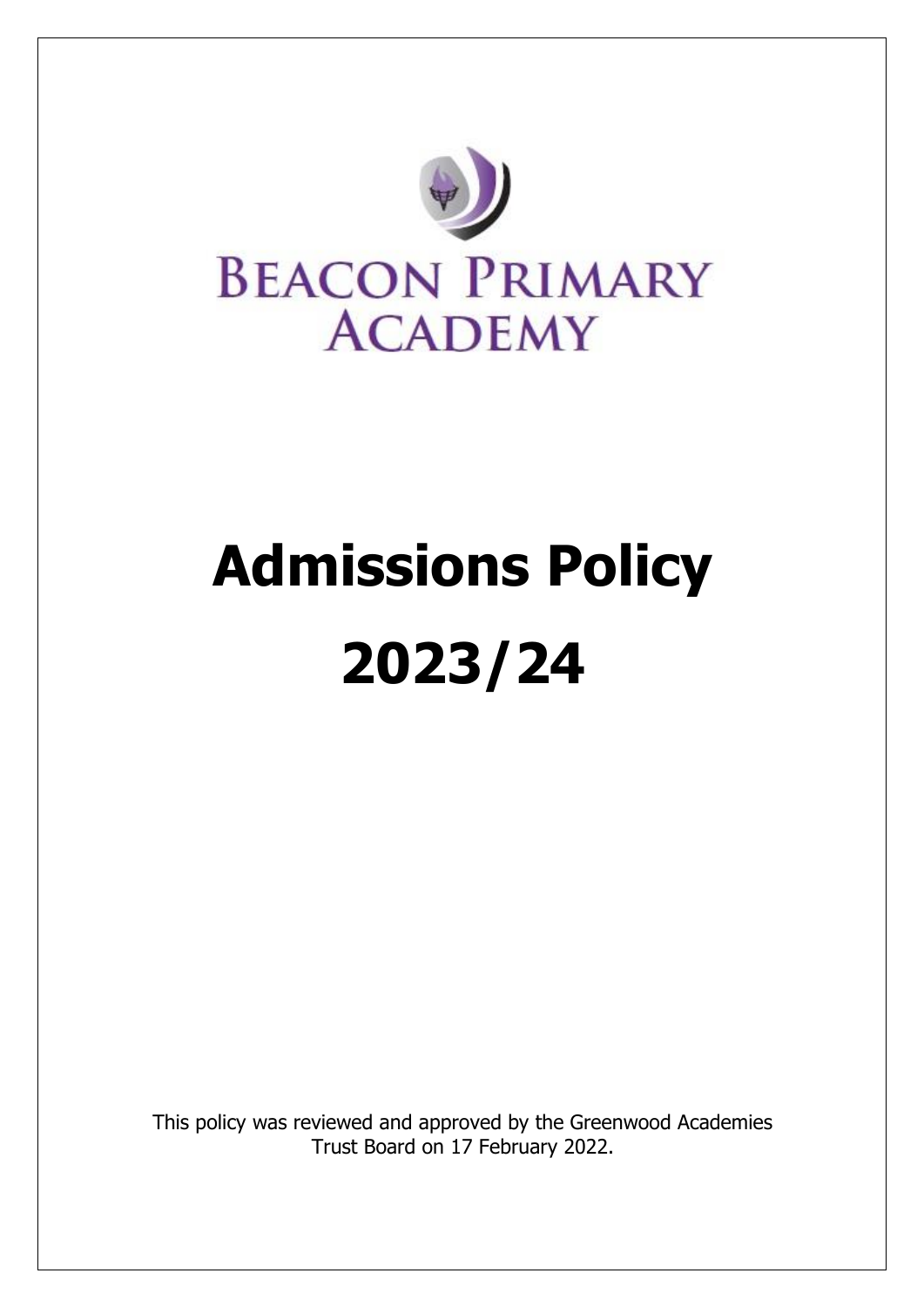# **PROCEDURE FOR ADMITTING PUPILS TO THE BEACON PRIMARY ACADEMY**

The Beacon Primary Academy provides for the needs of children within the 4 to 11 age range who live in Skegness and the surrounding areas.

Pupils will be admitted at the age of 4+ without reference to ability or aptitude using the criteria set out in this policy. Admission to our Academy is not dependent on any 'voluntary' contribution.

The Academy participates in the Local Authority co-ordinated scheme and all deadlines within that should be adhered to by applicants.

The Greenwood Academies Trust is the Admissions Authority for the Beacon Primary Academy.

# **Admission number for primary provision (age 5)**

- 1. The Academy has the following agreed admission numbers:
	- a) 30 for pupils in Year R (Reception)
- 2. All children are entitled to a full-time place in the September following their fourth birthday. Parents offered a place in reception for their child have a right to defer the date their child is admitted, or to take the place up part-time, until the child reaches compulsory school age. Places cannot be deferred beyond the beginning of the final term of the school year for which the offer was made.

Children reach compulsory school age on the prescribed day following their 5th birthday (or on their fifth birthday if it falls on a prescribed day). The prescribed days are 31 August, 31 December and 31 March.

# **Process of Application**

3. Arrangements for applications for places at the Beacon Primary Academy will be made in accordance with the Lincolnshire LA's co-ordinated admission arrangements; parents resident in Lincolnshire can apply online at:

#### **[www.lincolnshire.gov.uk/schooladmissions](http://www.lincolnshire.gov.uk/schooladmissions)**

Parents resident in other areas must apply through their home Local Authority.

- 4. The Academy will use the Lincolnshire LA's timetable for applications each year (exact dates within the months may vary from year to year).
	- a) September/October the Beacon Primary Academy will provide opportunities for parents to visit the Academy
	- b) By 15 January parents complete the common application form (CAF) and return it to the LA to administer
	- c) 16 April or nearest working day notification of offers is made to parents or, if an on-line application, parents can log in to access their application from this date

# **Consideration of applications**

5. The Beacon Primary Academy will consider all applications for places at the Academy. Where fewer than the published admission number(s) for the relevant year groups are received, the Academy will offer places to all those who have applied.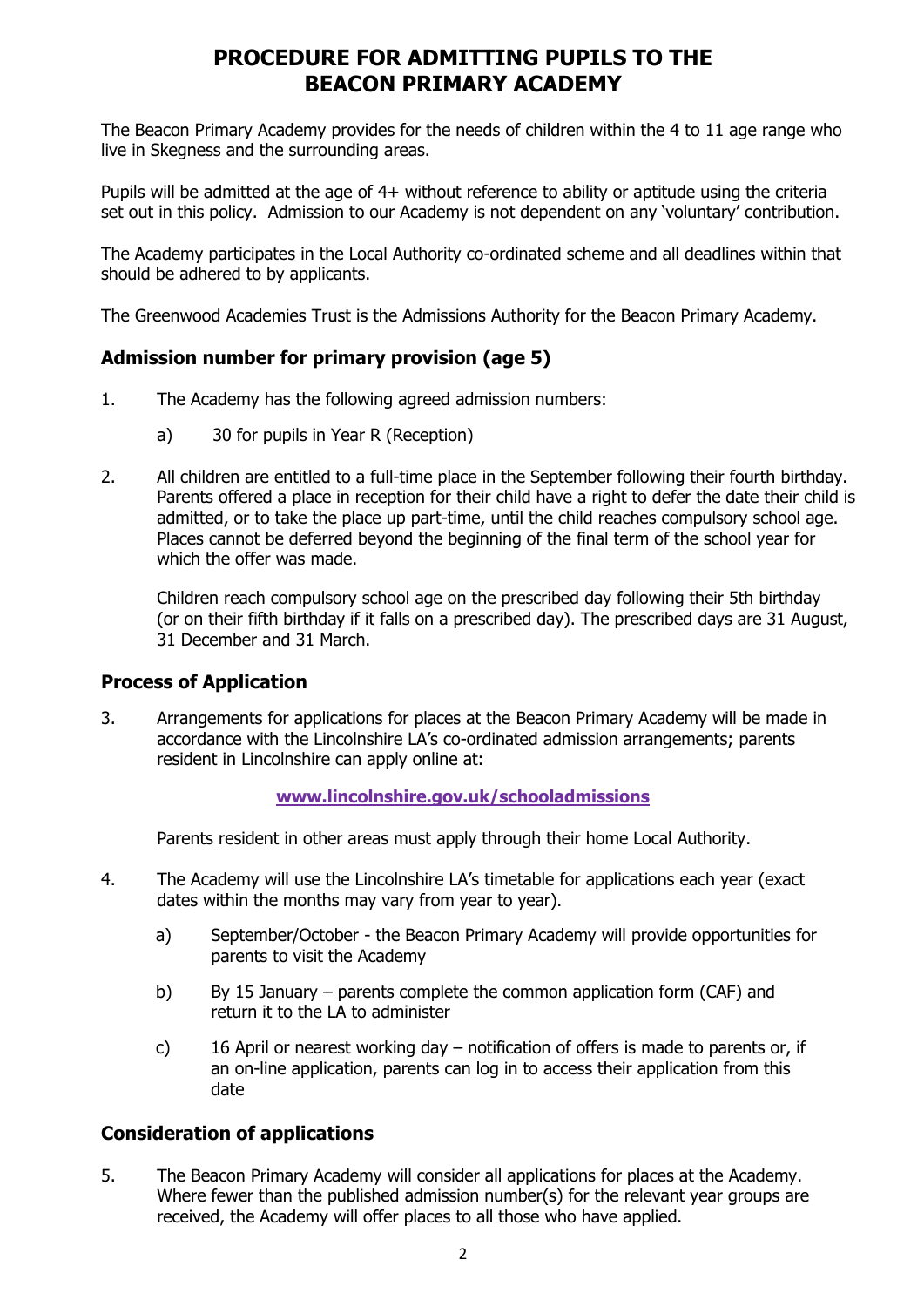Any applications received after the closing date will be accepted but considered only after those received by the closing date.

# **Admission to Reception (statutory age 5) – oversubscription criteria**

- 6. Where the number of applications for admission is greater than the published admission number in any age group, applications will be considered against the criteria set out below.
- 7. The Academy will first accept all pupils with a statutory right to a place at the Academy through an Education Health and Care Plan naming the Beacon Primary Academy. After the admission of these pupils, criteria will be applied for the remaining places in the order in which they are set out below:
	- a) Looked after children and previously looked after children, including those children who appear to have been in state care outside of England and ceased to be in state care as a result of being adopted\*.
	- b) A child with a sibling\* on roll at the Academy at the time of application and admission.
	- c) The Academy is the nearest one to the home address\*.
	- d) The distance from home to the Academy\*.

#### \* See definitions

In the event of oversubscription using the above criteria, priority will be given to those living nearest to the Academy.

If the distance criterion is not sufficient to distinguish between two applicants for the last remaining place then a lottery will be conducted by an independent person, not employed by the Academy or working in the Local Authority of Children's Service Directorate.

#### **Admission of children outside their normal age group**

- 8. Parents may request that their child is admitted outside their normal age group, for example, summer born children\*, if the child is gifted and talented, has experienced problems such as ill health or is born prematurely.
- 9. For Reception year, any parent of a summer born child wanting their child to be admitted outside of the normal age group should contact the Academy in the first instance but make an application to their Local Authority for their child's normal age group at the usual time but also submit a request for admission outside of the normal age group at the same time.

For other year groups, any parent wanting their child to be admitted out of the normal age group should submit a request, in writing, to the Beacon Primary Academy as soon as is possible.

10. When such a request is made, the Academy will make a decision on the basis of the circumstances of the case and in the best interests of the child concerned, taking into account the views of the parent, the Principal and any supporting evidence provided by the parent. The Academy is responsible for making the decision on which year group a child should be admitted to.

All such applications will be considered at the time they are submitted.

\* The term 'summer born' is used to refer to children born from 1 April to 31 August.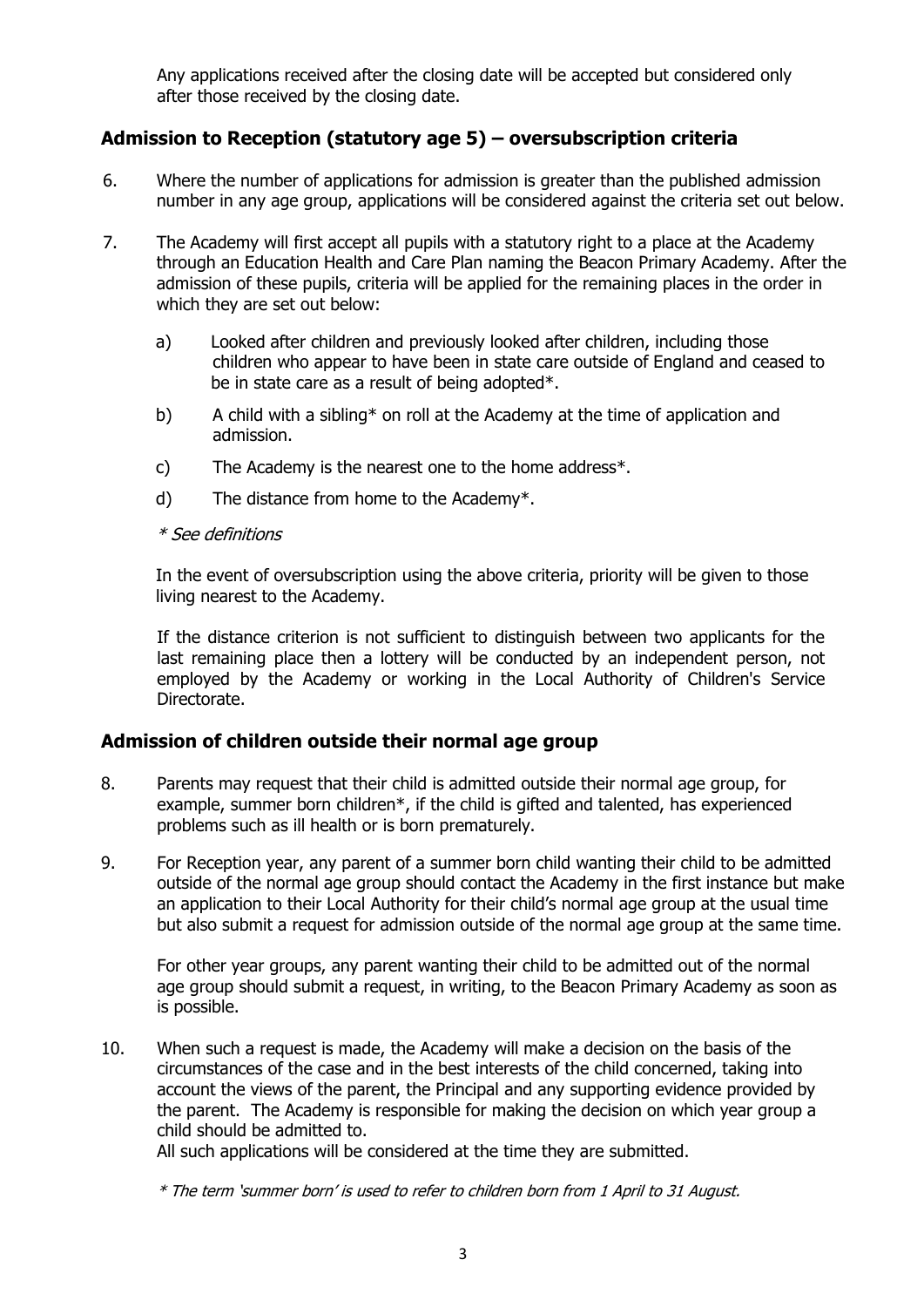# **Operation of waiting lists**

- 11. As required by the Schools Admissions Code, the Beacon Primary Academy will maintain a waiting list until the end of the autumn term for Reception year. If a parent wishes their child to be kept on a waiting list for the rest of the academic year, they should contact the Academy. Applications for inclusion on a waiting list will be ranked according to our oversubscription criteria as described in paragraph 7 above.
- 12. For in-year applications, where the Academy receives more applications for places than there are places available, a waiting list will operate for unsuccessful applicants until the end of that academic year.

Waiting lists will be maintained by the Academy and it will be open to any parent to ask for his or her child's name to be placed on a waiting list for the relevant year group following an unsuccessful application.

# **Arrangements for in-year admissions**

- 13. The Beacon Primary Academy will co-ordinate admissions for in-year applications and for applications for year groups other than the normal point(s) of entry. Parents should contact the Academy directly for an application form; further details are on our website at www.beaconprimaryacademy.org/admissions
- 14. Subject to any provisions in the LA's co-ordinated admission arrangements relating to applications submitted for years other than the normal year of entry, the Academy will consider all such applications and if the year group applied for has a place available, admit the child.
- 15. If more applications are received than there are places available, the oversubscription criteria in paragraph 7 for the relevant age group shall apply. Parents whose application is refused shall be entitled to appeal.

# **UK Armed Forces**

- 16. For families of UK service personnel with a confirmed posting to the area, or crown servants returning to live in the area from overseas, the Academy will:
	- Process an application in advance of the family arriving in the area provided it is accompanied by an official letter that declares a relocation date and a Unit postal address, intended address or quartering area address to use when considering the application against the school's oversubscription criteria.
	- Accept a Unit postal address or quartering area address for admissions purposes for a service child where the parent requests this
	- The Governors will not refuse a service child a place solely because the family does not have an intended address or does not yet live in the area.

Evidence of an intended address will be required such as tenancy agreement, or mortgage statement. Please contact the school for more details.

- 17. For late coordinated applications and in year applications supported by the appropriate military documentation, we will aim to remove any disadvantage to UK service personnel (UK Armed Forces). The Academy will consider whether:
	- An application from that address would normally succeed in an oversubscribed year
	- There is any child on the reserve list with higher priority under the oversubscription criteria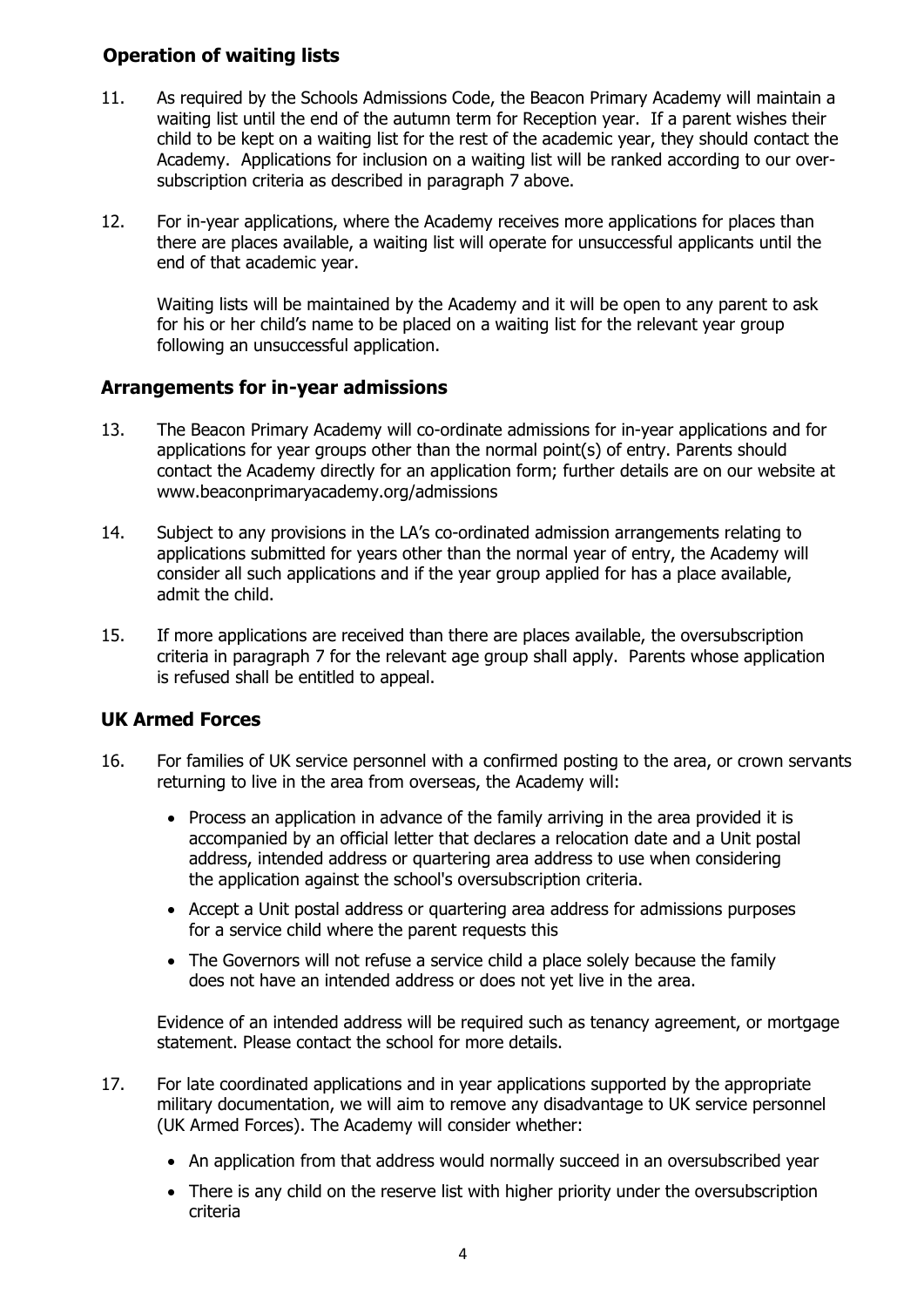- The prejudice from admitting an extra child would be excessive.
- 18. The Academy has discretion to admit above the admission number in these circumstances if they wish but are not obliged to do so. If a place is refused, you will be informed of your right of appeal.

# **Right of Appeal**

19. There will be a right of appeal to an Independent Appeals Panel for unsuccessful applicants relating to admissions at age 5 (statutory school age) or above. Appeals should be made within twenty (20) school days of the date of refusal to the address below:

Beacon Primary Academy c/o Skegness Academy Burgh Road **Skegness** PE25 21QH

Please mark your envelope 'Admissions Appeals'.

#### **Fair Access**

20. The Beacon Primary Academy participates in the Lincolnshire County Council Fair Access protocol. All schools, including Voluntary Aided Schools, Trust Schools and Academies must participate in the protocol.

The purpose of the Fair Access Protocol is to ensure that vulnerable children are offered a school place as quickly as possible and to evenly spread children with additional needs across all schools in the county.

The protocol only applies to children without a school place after the start of the school year; it does not operate when children transfer from primary school to secondary school.

#### **Fraudulent or Misleading Applications**

21. As an Admission Authority, we have the right to investigate any concerns we may have about your application and to withdraw the offer of a place if we consider there is evidence that you have made a fraudulent claim or provided misleading information, for example a false address was given which denied a place to a child with a stronger claim. We reserve the right to check any address and other information provided so we can apply the oversubscription criteria accurately and fairly.

# **Definitions**

#### **1. Definition of 'Looked After' or previously 'Looked After' children**

A 'looked after child' is a child who is:

- in the care of a local authority, or
- being provided with accommodation by a local authority in the exercise of their social services functions (see the definition in Section 22(1) of the Children Act 1989) at the time of making an application to a school.

A child is regarded as having been in state care outside of England if they were in the care of, or were accommodated by, a public authority, a religious organisation or any other provider of care whose sole or main purpose is to benefit society.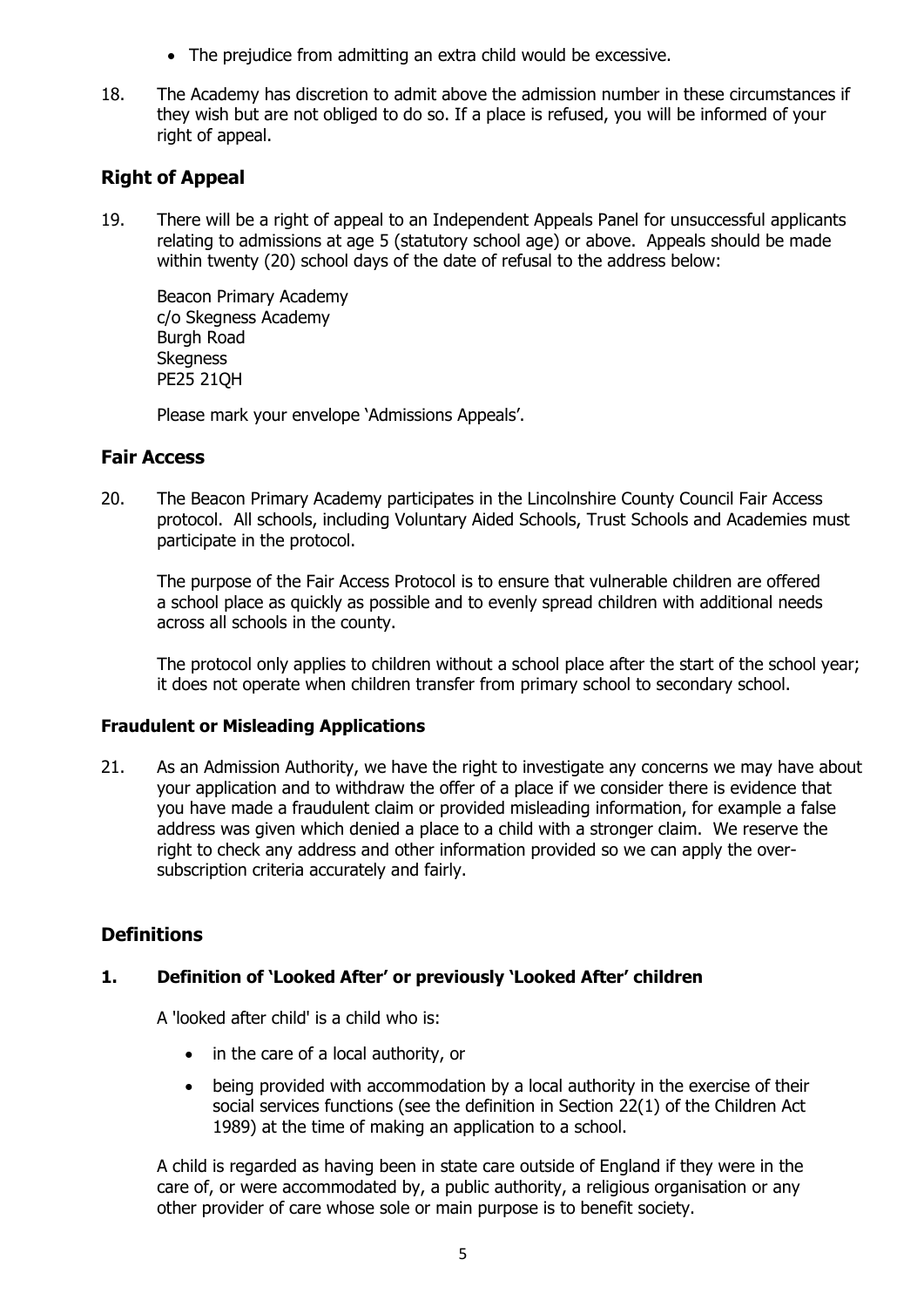Previously looked after children are children who were looked after but ceased to be so because they were adopted (or became subject to a child arrangements order or special guardianship order). This includes children who were adopted under the Adoption Act 1976 (see section 12 adoption orders) and children who were adopted under the Adoption and Children's Act 2002 (see section 46 adoption orders).

Child arrangements orders are defined in s.8 of the Children Act 1989, as amended by Section 12 of the Children and Families Act 2014. Child arrangements orders replace residence orders and any residence order in force prior to 22 April 2014 is deemed to be a child arrangements order. Section 14A of the Children Act 1989 defines a 'special guardianship order' as an order appointing one or more individuals to be a child's special guardian (or special guardians).

#### **2. Definition of siblings and the position of twins**

Sibling:

Sibling is defined as children who live as brother or sister in the same house, including natural brothers or sisters, adopted siblings, stepbrothers or sisters and foster brothers and sisters or another child normally living for the majority of term time in the same household, where an adult in the household has parental responsibility as defined by the Children Act 1989, or any child in the household where an adult in the household is defined as a parent for the purposes of Section 576 of the Education Act 1996. This could include a person who is not a parent but who has responsibility for him/her.

In the case of twins or other siblings from a multiple birth, where there is only one place available in the Academy, both will be considered together as one application. The Academy's admission number may be exceeded by one; the School Admissions Code makes an exception to the infant class limit in this situation.

In the case of siblings in the same year group, where there is only one place available in the Academy, both will be considered together as one application. The Academy may go above its admission number as necessary to admit all the children, except in cases where infant class regulations, as stated in the Schools Admissions Code, prevent this from happening.

#### **3. Definition of the distance to an intending pupil's home**

Distance to a child's home will be by straight line distance as calculated by Lincolnshire Local Authority using an electronic measuring system, from the post office address point of the child's home to the post office address point of the Academy; these are not the same as postcodes and are individual to each property.

By home we mean the address where the child lives for the majority of the school term time with a parent who has parental responsibility as defined in the Children Act 1989.

Where your child lives normally during the school week with more than one parent at different addresses, the home address for the purposes of admission will be the one where the child spends the majority of term time. If a parent can show that their child spends an equal amount of time at both addresses during school term time, they can choose which address to use on the application.

If you have more than one home, we will take as the home address the address where you and your child normally live for the majority of the Academy term time.